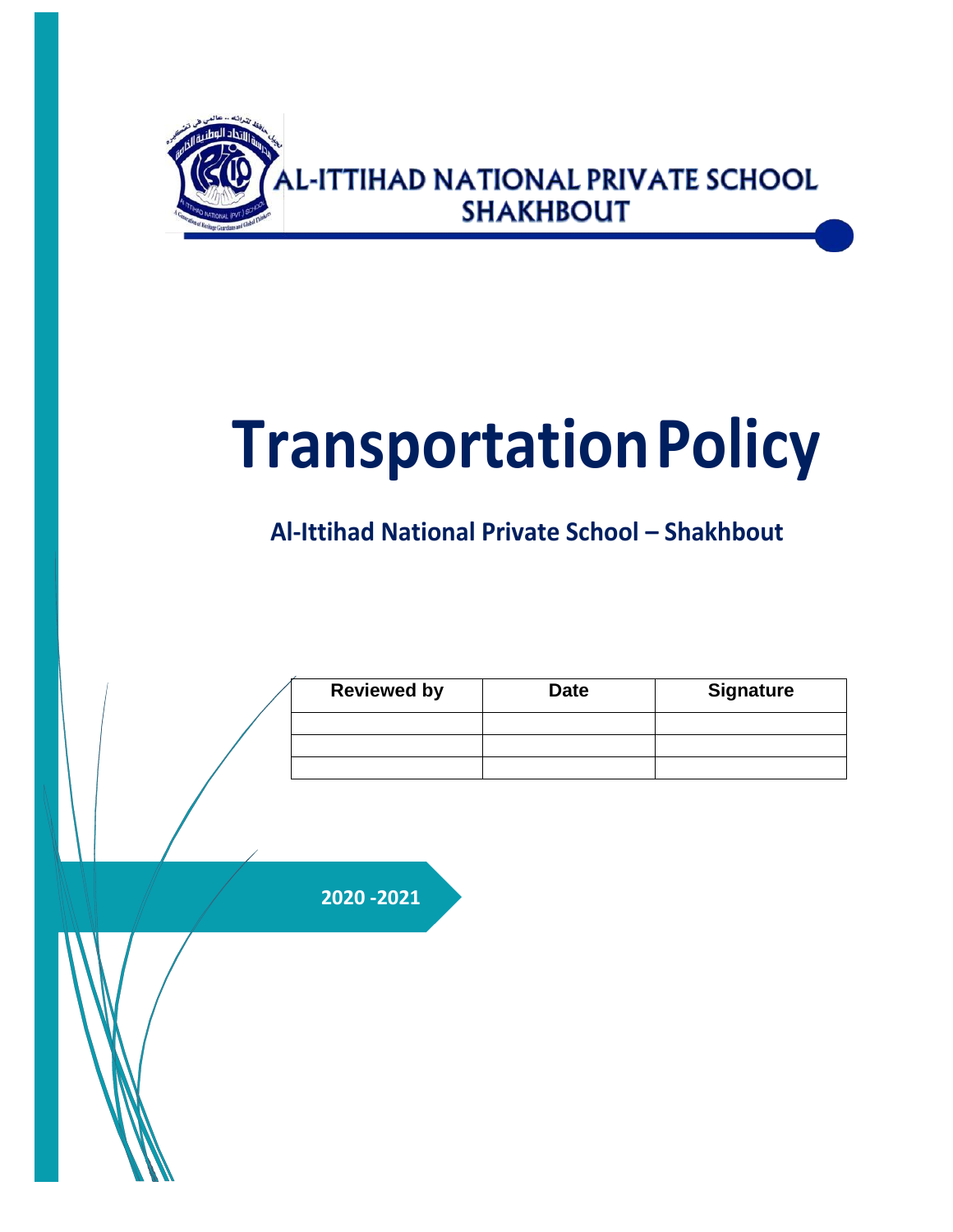**INPSS Mission** We at INPS Shakhbout are committed to the intellectual and personal development of our students by providing programs that inspire and empower them to be active national and global citizens.

**INPSS Vision** To create a generation of heritage guardians and global thinkers.

#### **INPSS Core Values**

- $\checkmark$  Honesty
- $\checkmark$  Tolerance
- $\checkmark$  Loyalty
- $\checkmark$  Belonging
- $\times$  Respect
- $\checkmark$  Resilience
- $\checkmark$  Empathy

### **Purpose:**

- a. Ensuring students' safety when they are using school buses.
- b. Meeting UAE Department of Transport (DoT) requirements.

## **Policy:**

A.All bus drivers must be licensed.

B.School buses will only drive on approved routes.

- C. All bus personnel must be aware of their duties.
- D.All drivers and assistants should be licensed from Abu Dhabi DoT department

## **Procedure:**

A.All KG – Gr.12 bus students (boys & girls) should be supervised by a female bus assistant.

- B. All school busses are equipped with a speed control device and camera
- C.Fixed bus routes are pre-identified by the transportation coordinator
- D.The time a child is in the school bus should not exceed 75 minutes.
- E. Student drop-off points are specified to minimize traffic disruption.
- F. Guardians and students should not cross the street upon pick off/drop off.
- G.Bus assistants will assist the students in getting on and off the bus.

H.Theschoolbuswillwaitamaximumof2minutesinfrontofthehouseforpick-upand drop off before continuing its route.

I. Students under 12 years of age will not be dropped off unless parents/ guardians